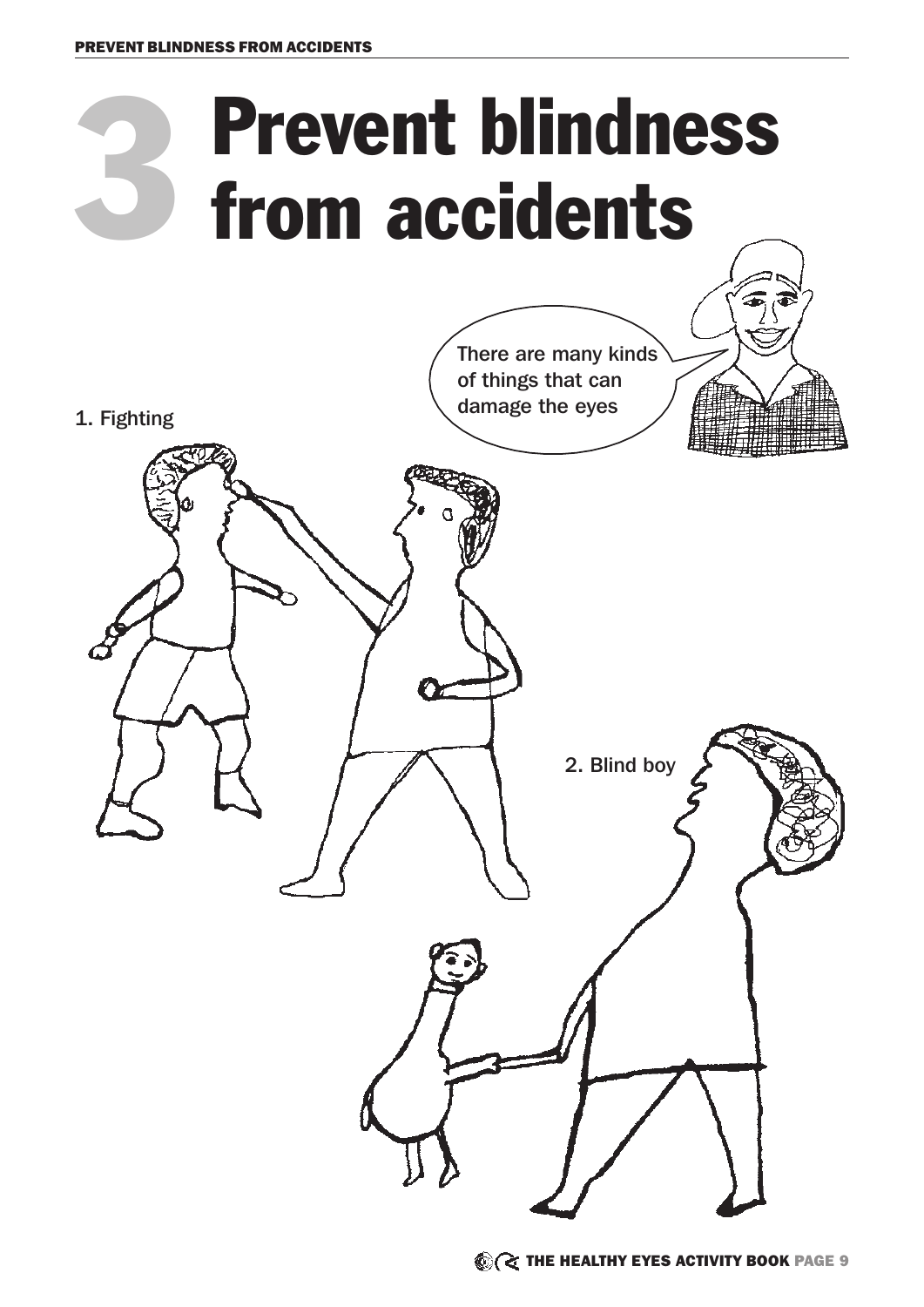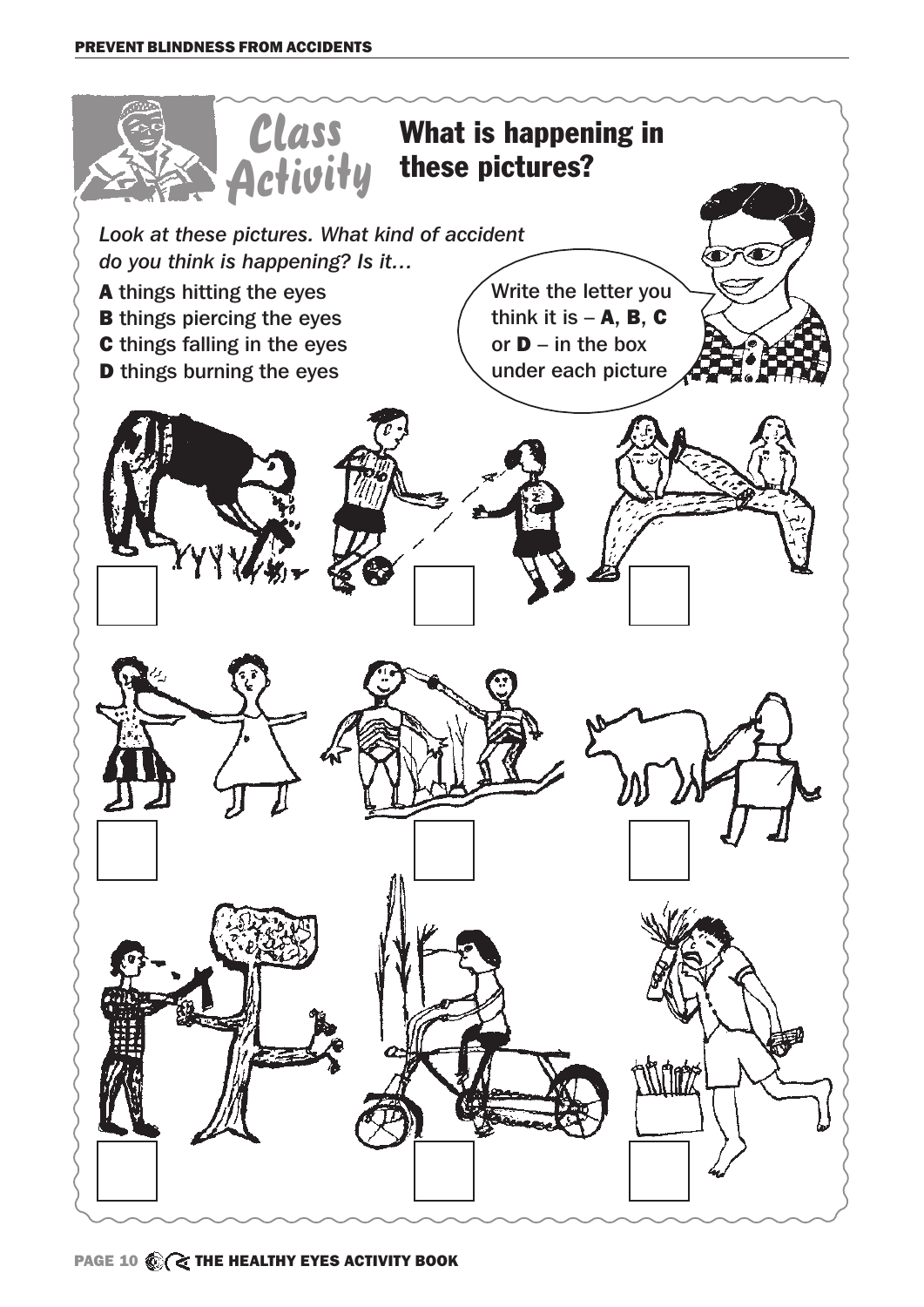

**These boys were playing football. One boy kicked the ball into the eye of his friend. The eye became very red and painful.** 

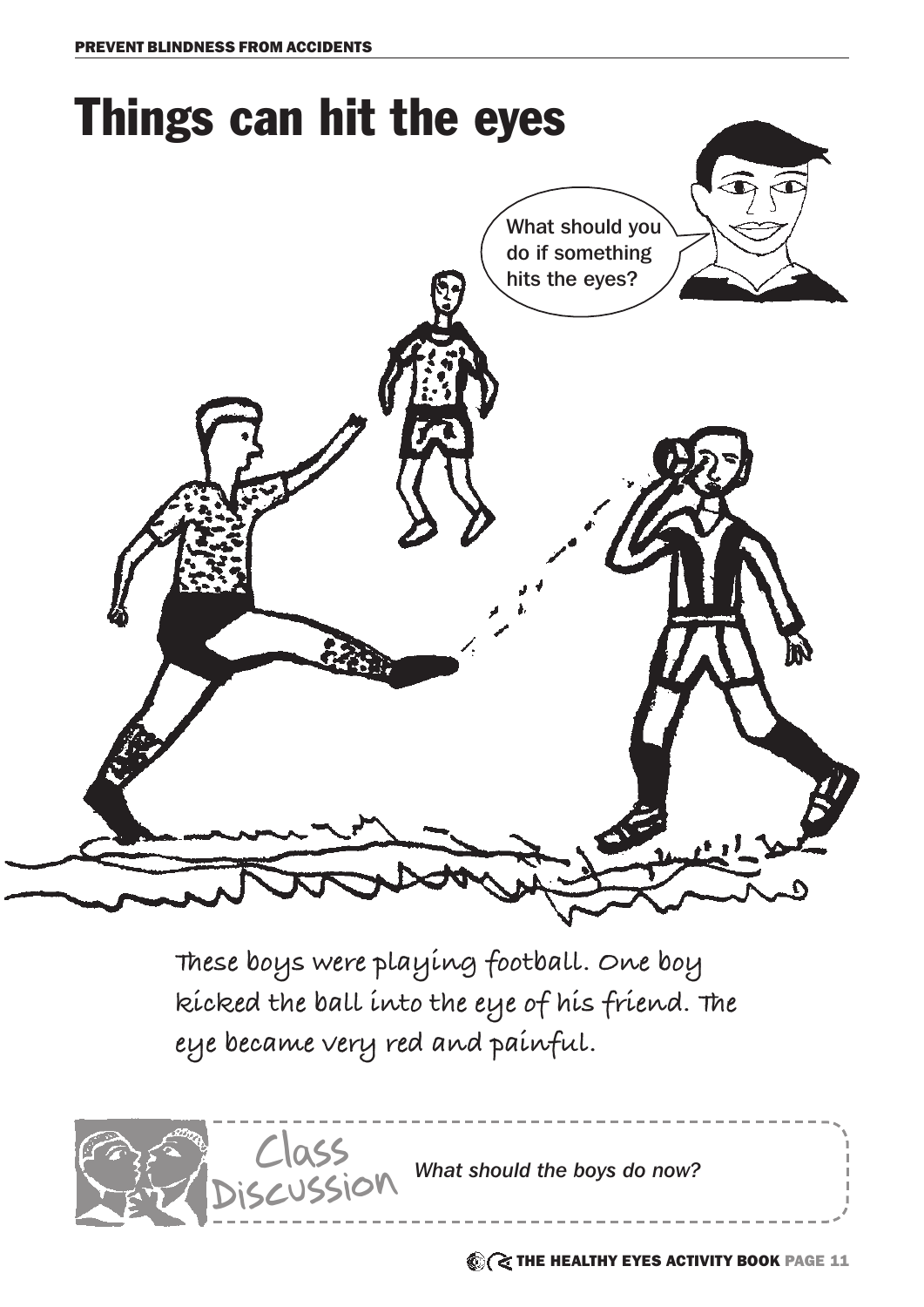

When they discharged him from hospital, the eye was dressed with a bandage. Kireku was told to go back to the hospital after one week to check if the eye was cured.



*Did Kireku's mother do the right thing? What else could she have done?*

This boy was riding on his bicycle. On the path, a piece of long dry grass poked him in the eye and it remained there be rushed home to his mother.





*Should the boy's mother pull out the piece of grass from her son's eye?*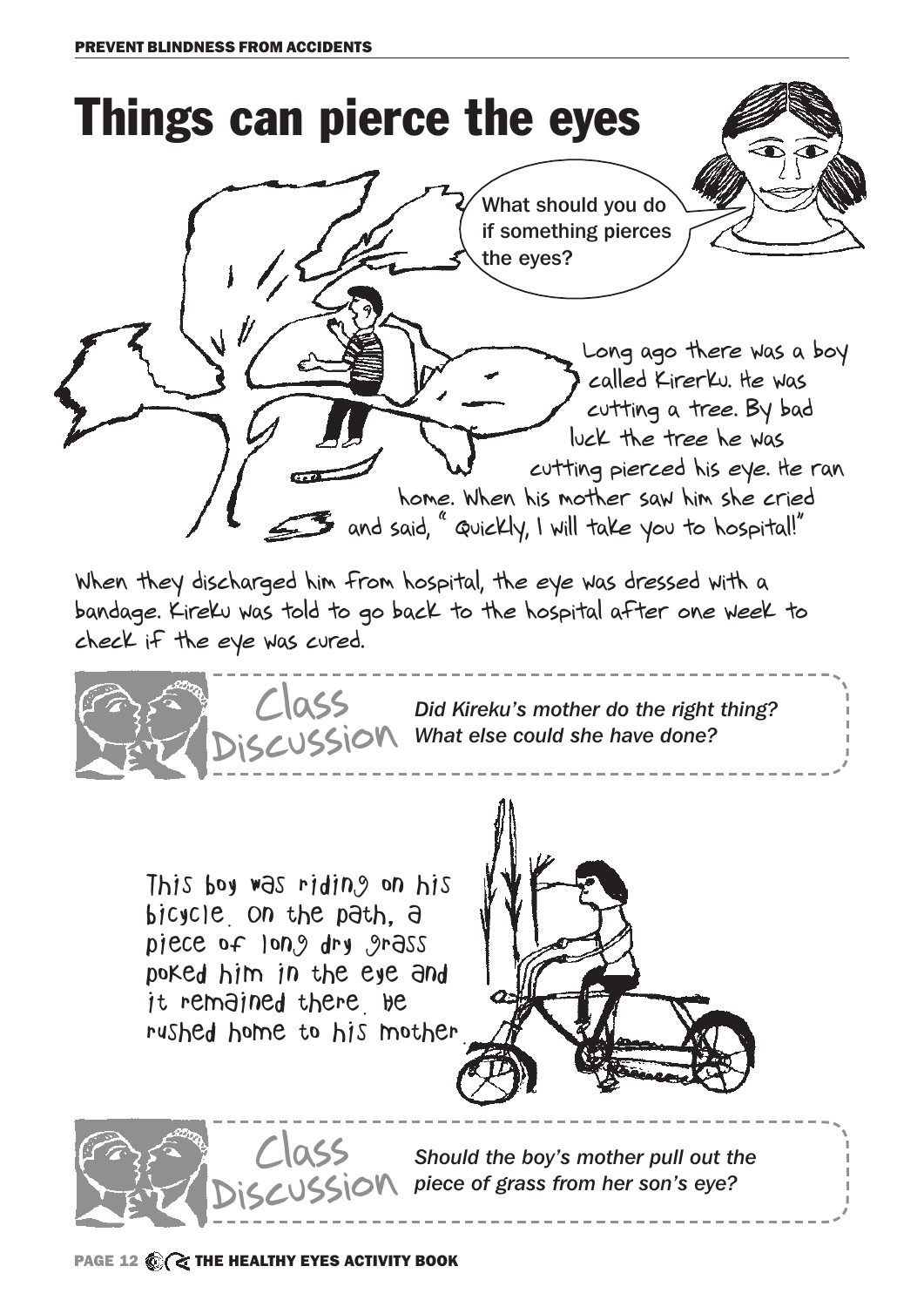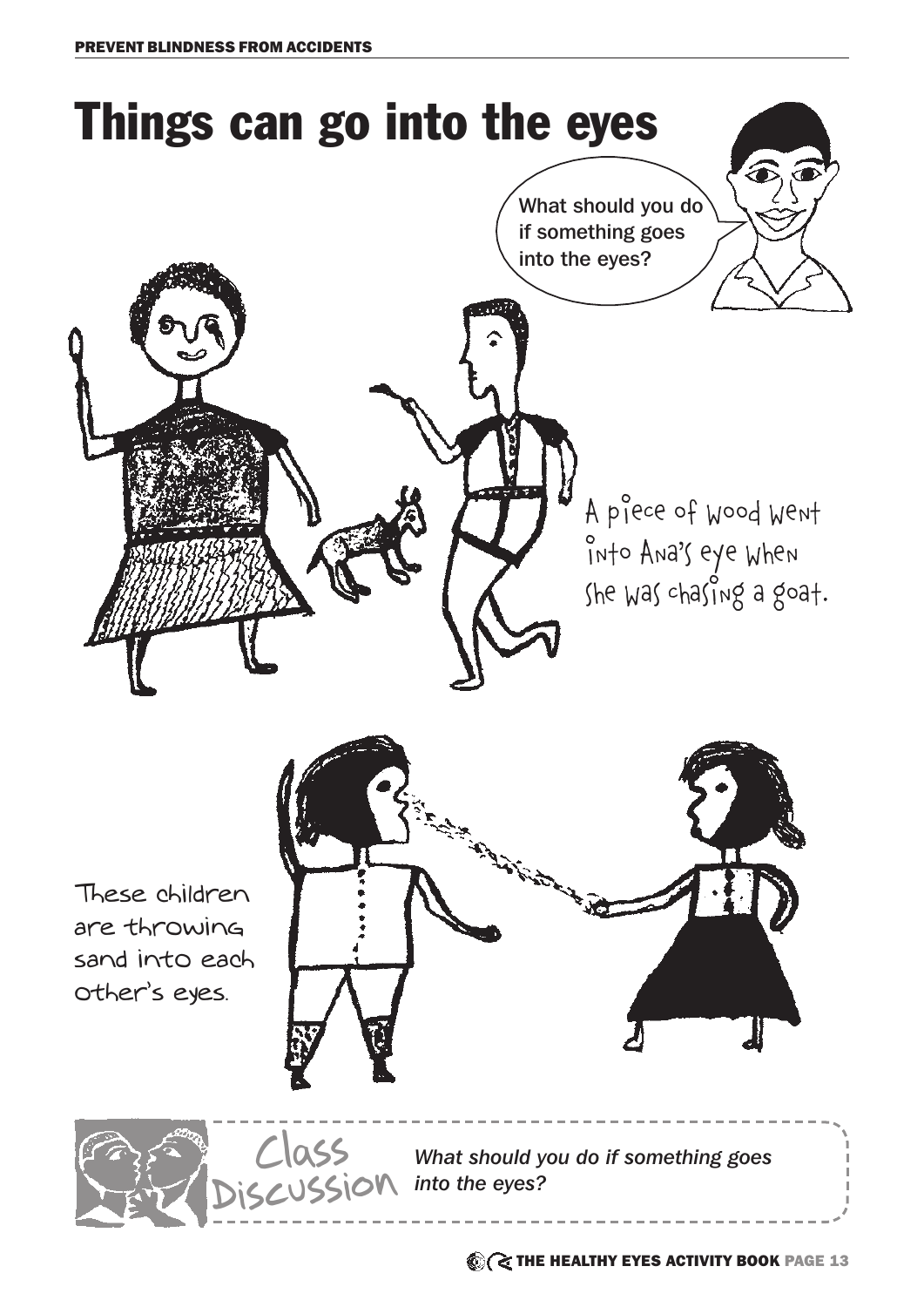# Things can burn the eyes

What should you do if there is something burning the eye?

> Zione's mother was cooking porridge. The girl was standing near to where the mother was cooking. When they were talking the porridge jumped into her eyes and that was the time when her eyes were damaged. She did not find help and she remained blind.

Zara had a little sister called Bibi. One day Bibi was playing in the kitchen. When no one was watching her, she took the top from a bottle and by accident the liquid inside jumped into her left eye. She screamed with pain saying "Oowee, oowee, its burning mama, its burning mama!" Zara knew that the liquid was for cleaning, and she called her mother to come quickly.

PAGE 14  $\bigotimes$  ( THE HEALTHY EYES ACTIVITY BOOK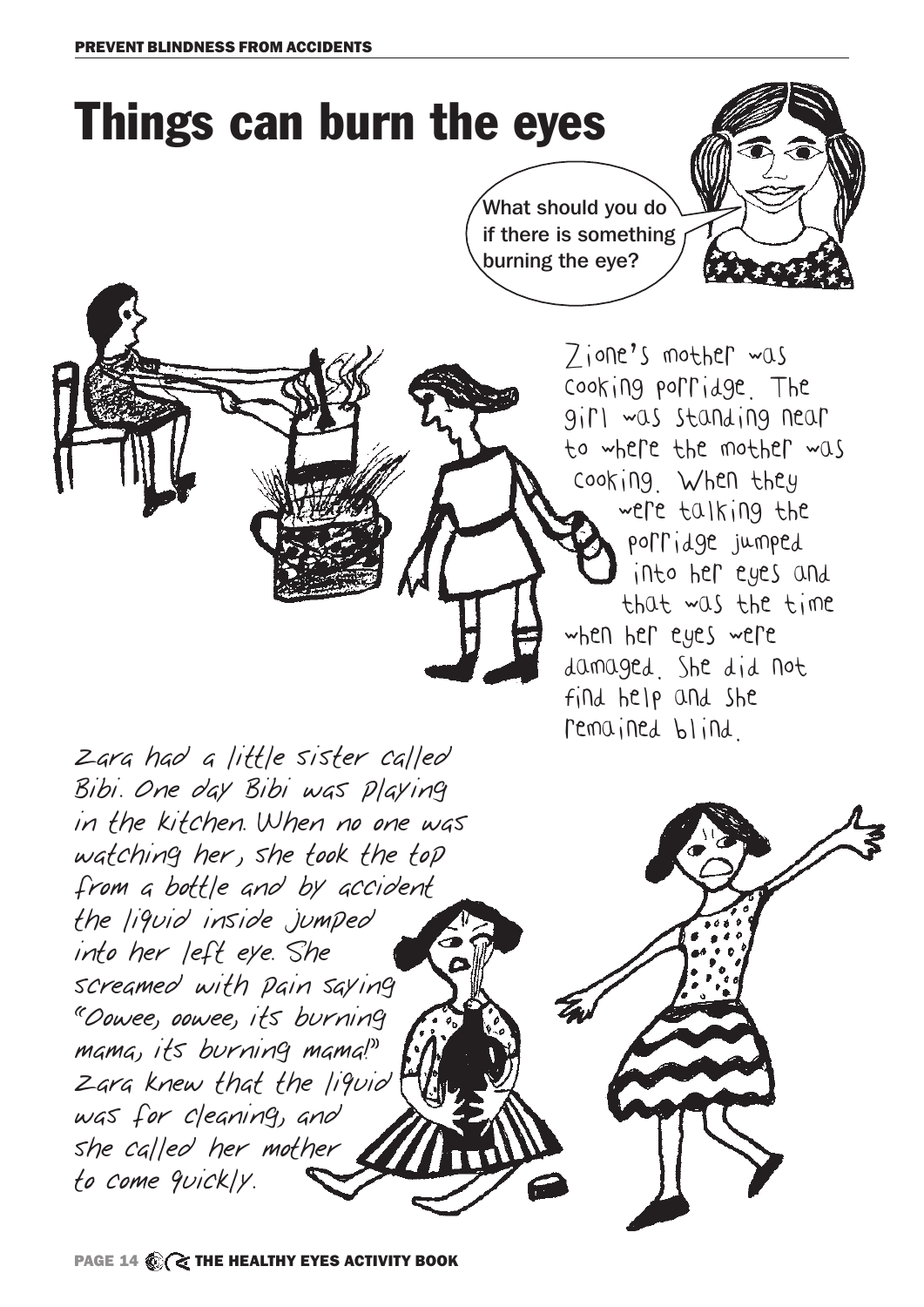

Torani and Meri were picking mangoes. The snake was in the tree. Saliva came straight from the snake into Torani's eye. Meri did not know what to do to help him. From that day the eye was destroyed.



*Make a list of all the things which can burn the eye, for example lime, bleach, battery fluid. Read the instructions on page 19 on how to wash an eye which has been burnt with chemicals or snake spit.*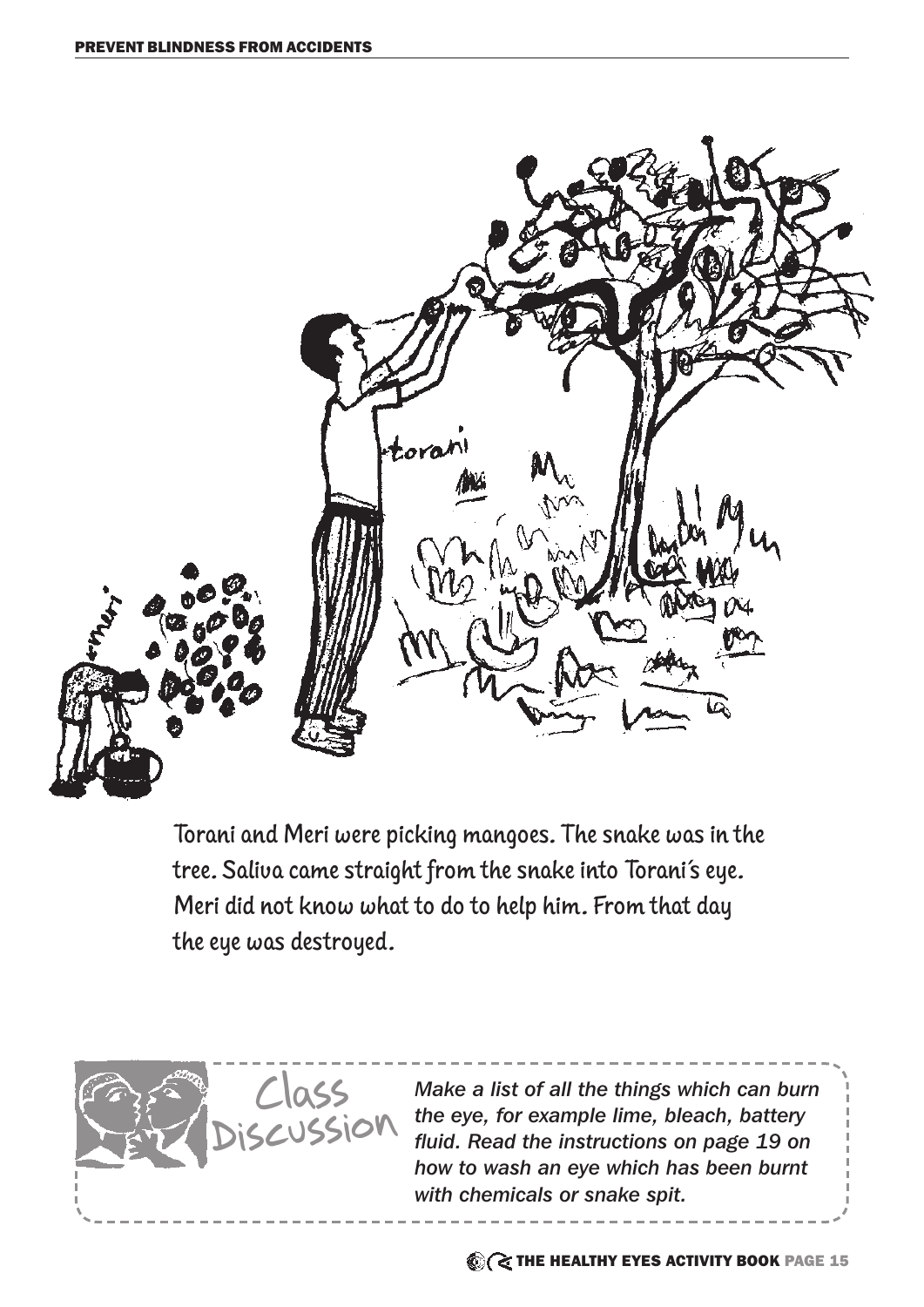

### What to do if an accident damages the eye



**1 Do not panic<br>1 Tell the person<br>1 down quietly.** Tell the person to sit down quietly. Tell the person not to touch the eye.

**2 Go and get help**<br>Call the teacher if<br>are at school. Call<br>parents if you are at ben Call the teacher if you are at school. Call your parents if you are at home.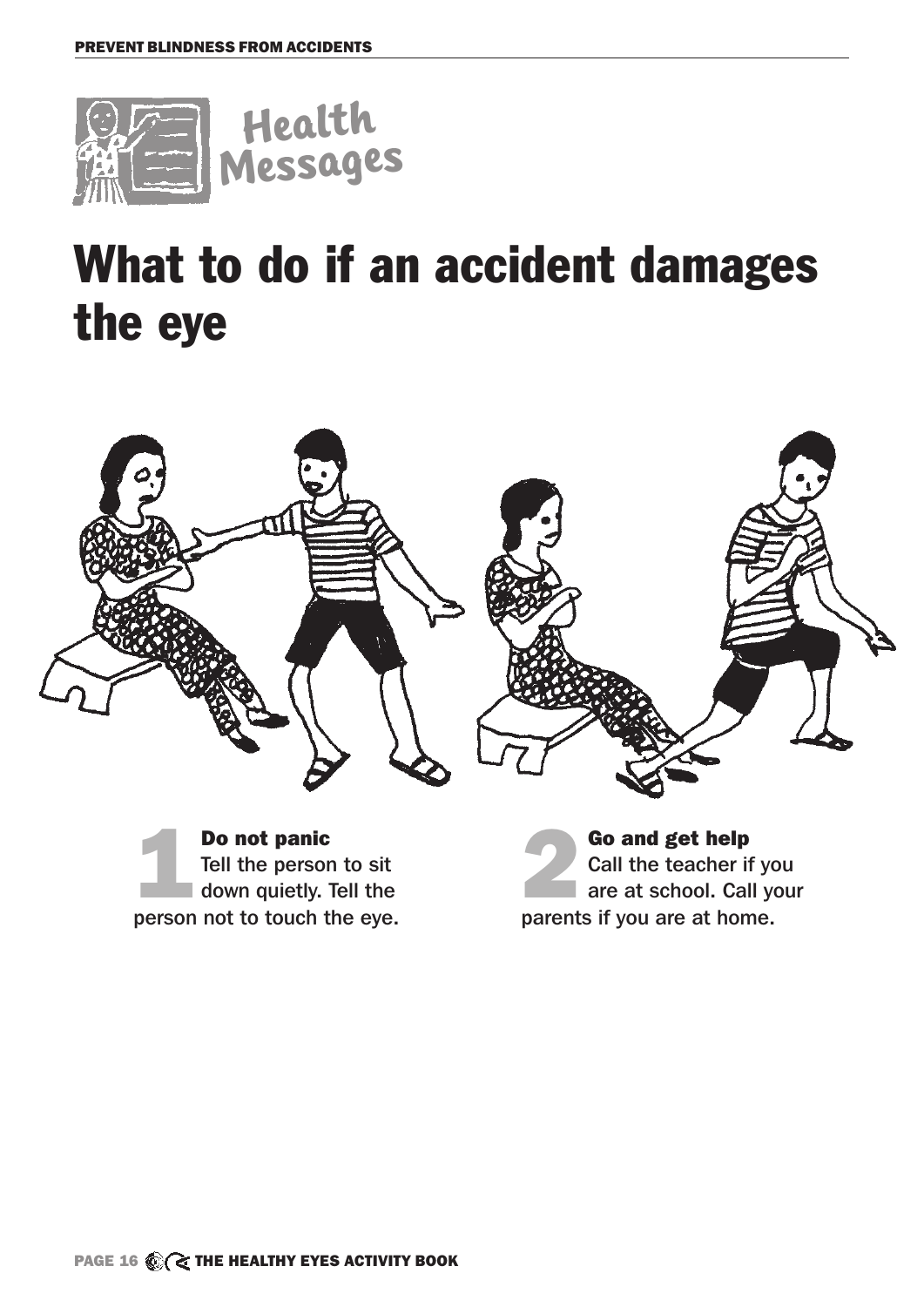

### Take the person to the nearest clinic or health centre

It is good to have an accident plan. Think about where the nearest health centre is, and what transport could be used to get there.

**Do not put any<br>medicines in the diversion of the same of the same of the same of the same of the same of the same of the same of the same of the same of the same of the same of the same of the same of the same of the same** medicines in the eye If you put anything except water in the eye without the health worker's advice, the person could become blind.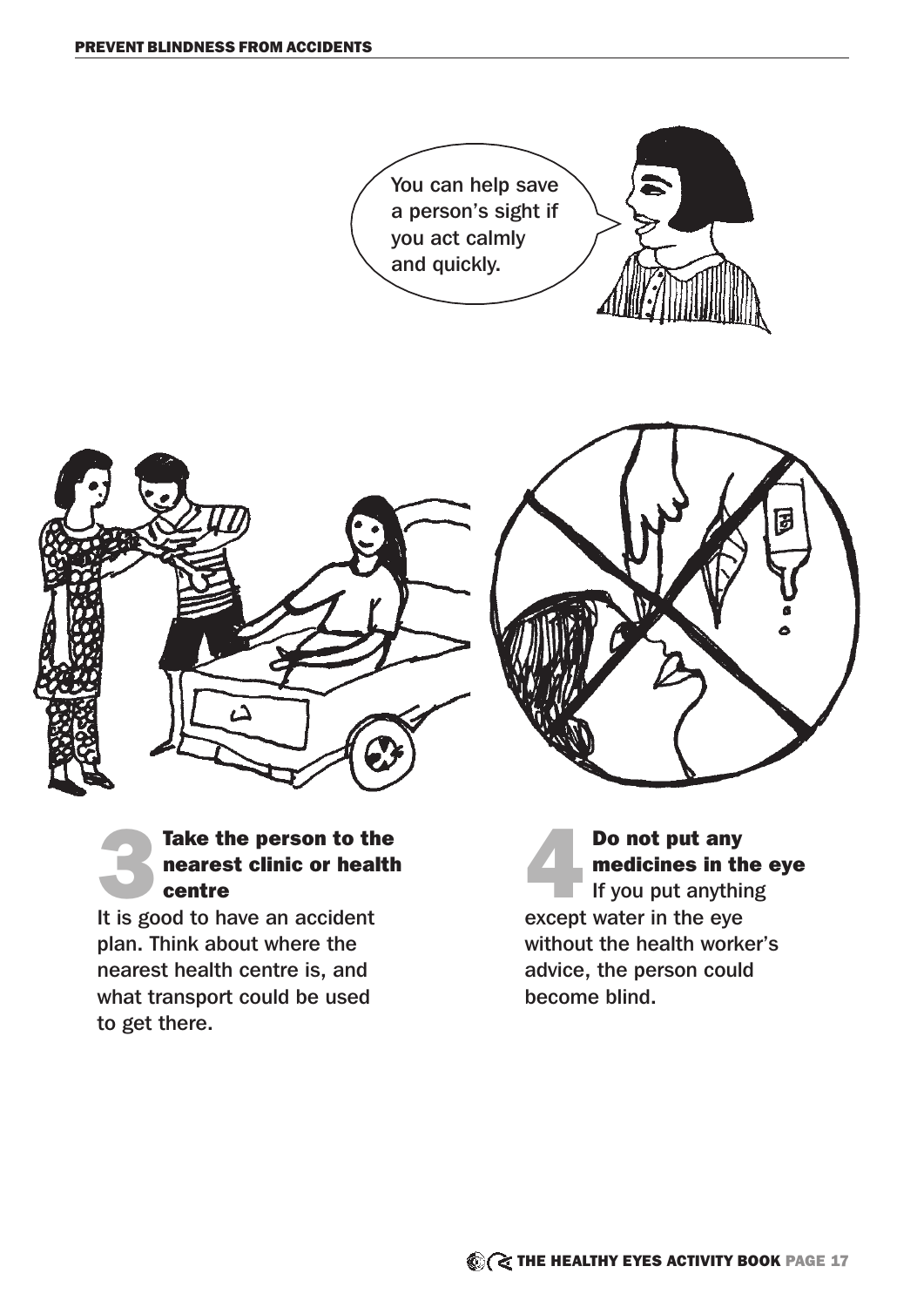## First aid for eye accidents



If something hits the eye • Do not try to feel if the eye is

#### If something pierces the eye

- Do not try to pull it out.
- Do not delay to get help. If you waste time, the person might lose the vision in the eye.





### If something falls in the eye

- Do not try to remove it yourself.
- Sit quietly for 10 minutes with your eyes closed. This might bring the thing out with tears.
- Do not rub your eye.
- If it is something small like sand, you can "look in water". Get a basin or bucket of water and put your face into it. Open your eye in the water for some minutes to let the thing wash out.

#### If something burns the eye

• Wash the eye for a long time with clean water. See how to wash the eye on page 19.





*Find out where is the nearest health centre or clinic where you can go for help if someone is hurt in the eye.*

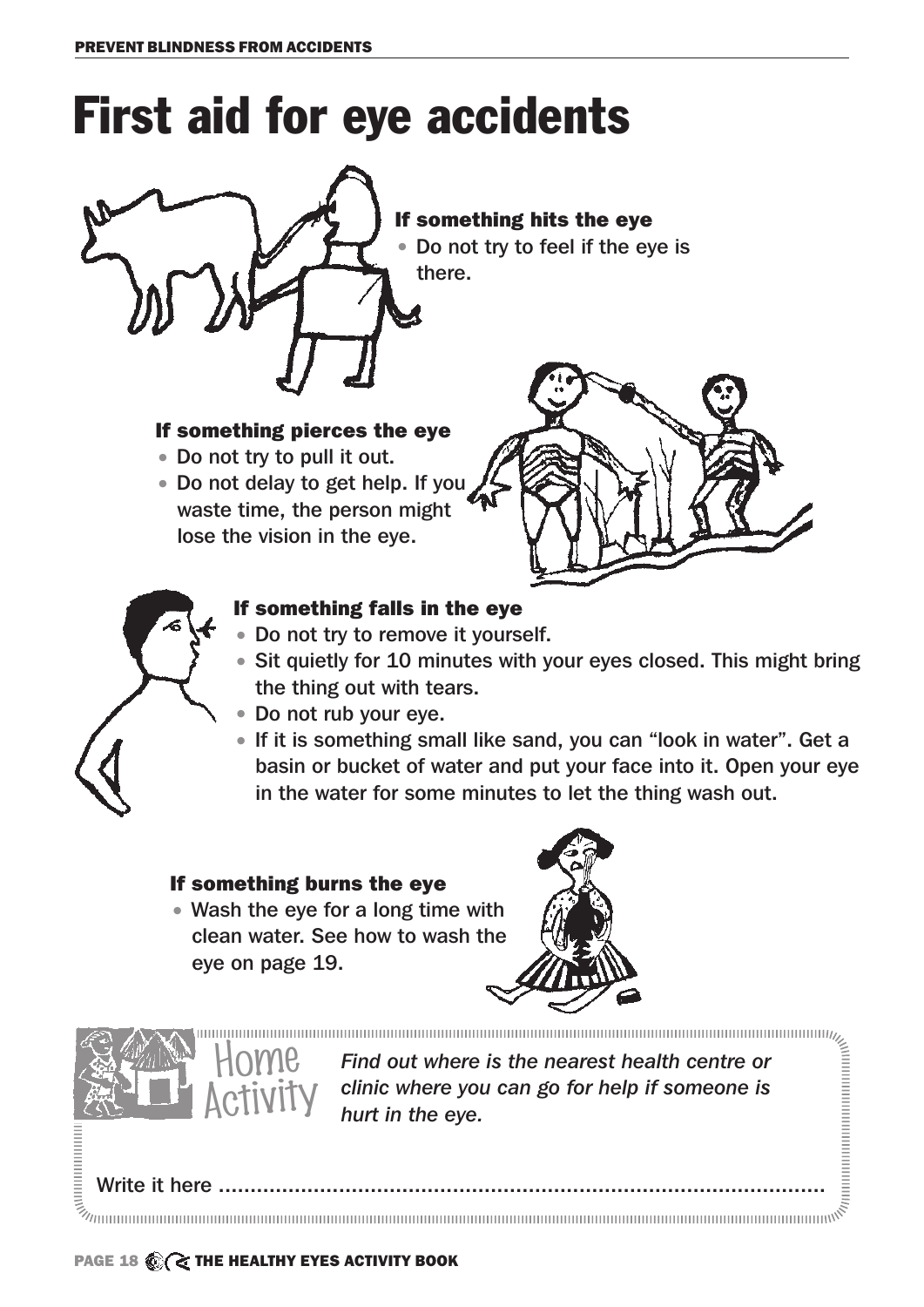# Simple first aid for injured eyes



is hurt. One of you should open the eyelids and keep the eye open.

The other person should pour water into the eye from a distance of about 15 cm (two hands away). Keep pouring for 20 – 30 minutes.

Put an eye shield on the eye before taking the person to a clinic. When you have done this, look for more help.